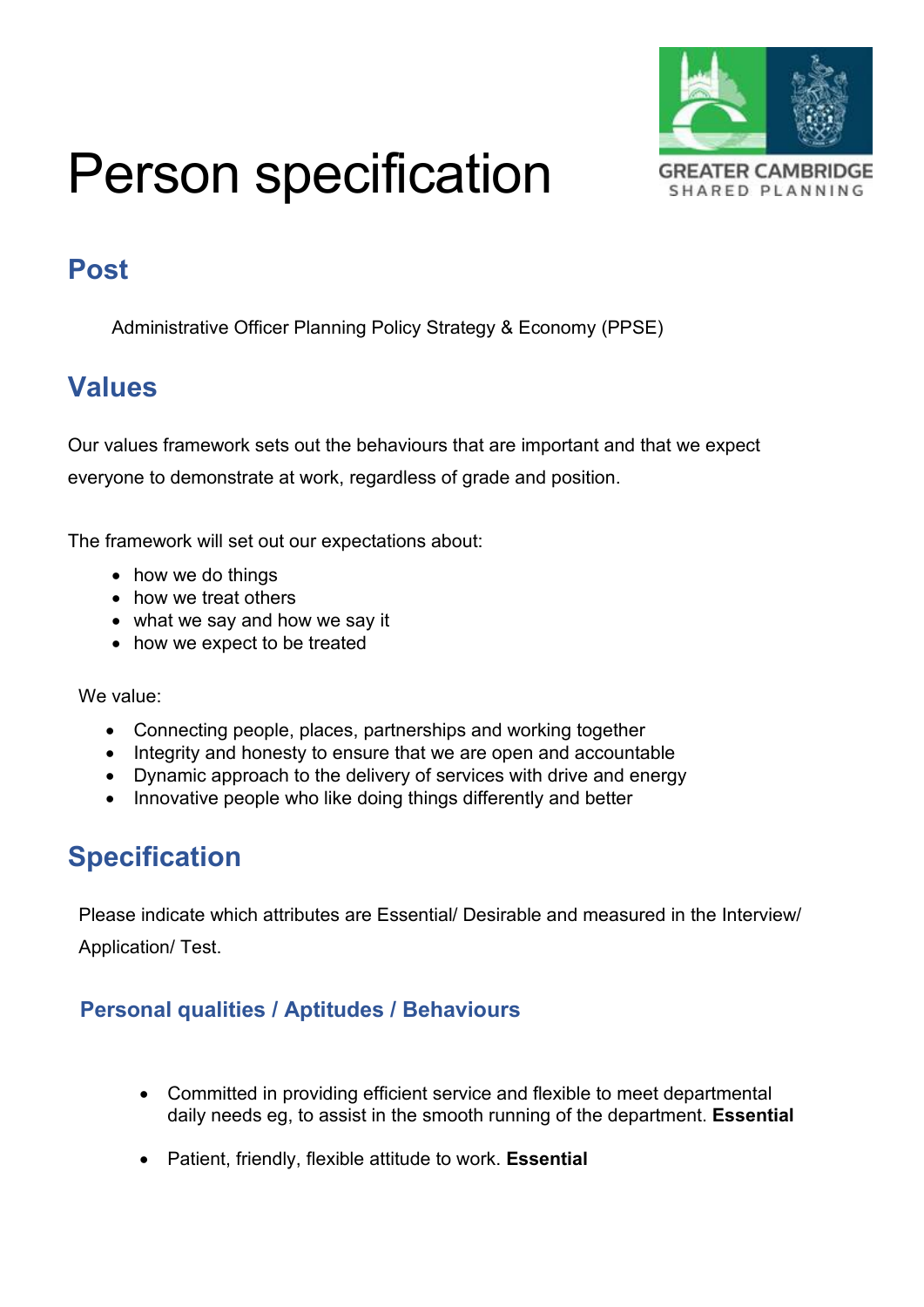• Able to prioritise own workload to meet deadlines. **Essential** 



- Able to work on own initiative, self motivated. **Essential**
- Good team player/member**. Essential**
- Ability to speak clearly and be a good communicator. **Essential**
- Commitment and reliability to provide efficient service. **Essential**
- Ability to work as a team member and individually **Essential**

## **Education/ Qualifications**

- GCSE pass (or equivalent) in Maths and English. **Essential**
- NVQ Level 2 in Business and Administration or equivalent. **Essential**
- NVQ Level 2 (Intermediate) in word processing skills. **Essential**

## **Experience/ Knowledge**

- Experience of working in an administration/office environment. **Essential**
- Working knowledge of Microsoft Windows, including Word, Excel and Outlook. **Essential**
- Previous experience of working in an environmental or planning office and some knowledge of this field of study. **Essential**
- Experience and the ability to undertake office duties, example, filing, photocopying, postal duties, fax transmission. **Essential**